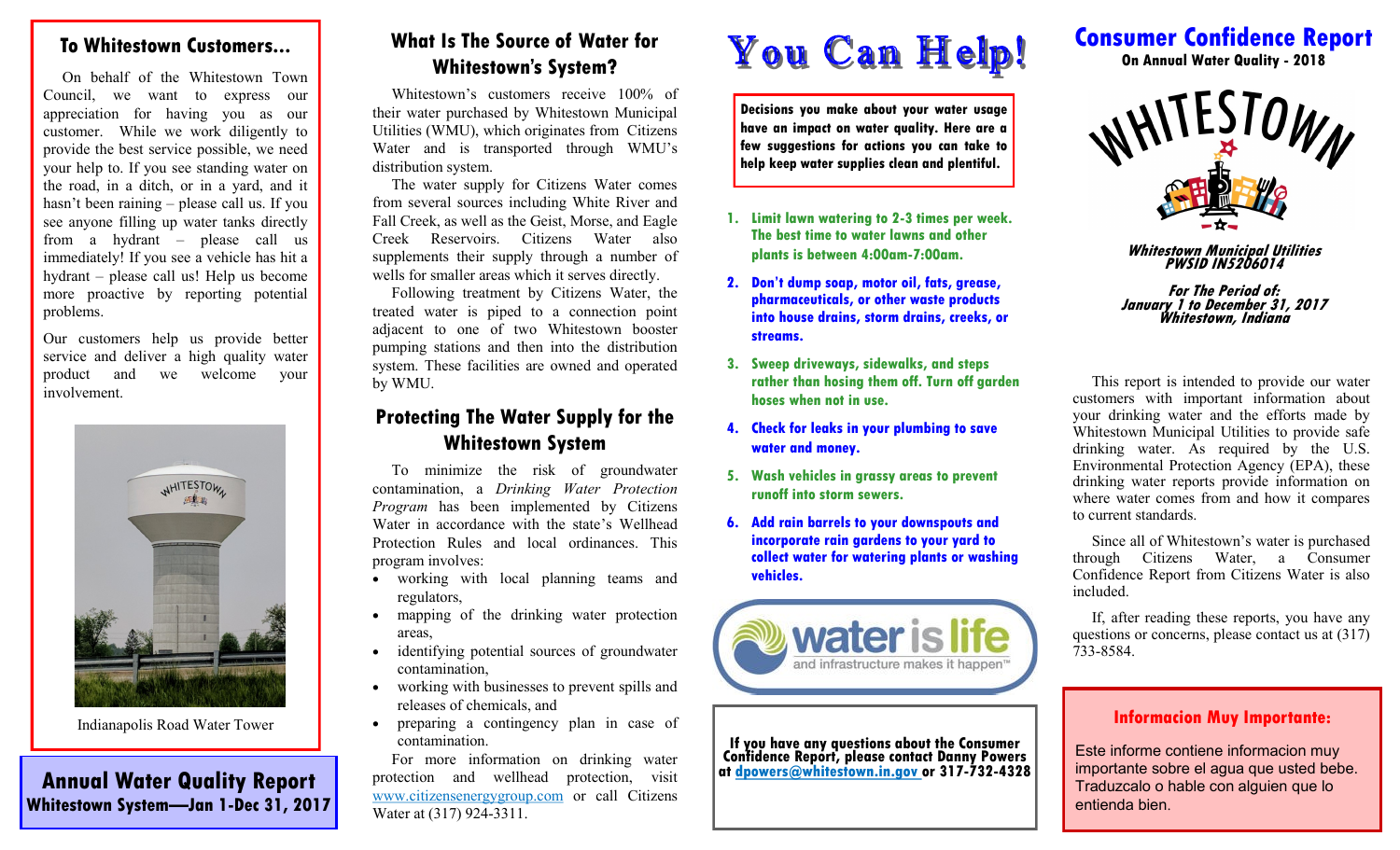#### **Water Quality Test Results**

The following tables contain scientific terms and measures, some of which may require explanation.

- **AL (***Action Level)* The concentration of a contaminant which, if exceeded, triggers treatment or other requirements or action which a water system must follow.
- **ALG (***Action Level Goal)* The level of a contaminant in drinking water below which there is no known risk to health. ALGs allow for a margin of safety.
- **Avg** *(average)* Regulatory compliance with some MCLs are based on running annual average of monthly samples.
- **LRAA (***Locational Running Annual Average*) The average of sample analytical results for samples taken at a particular monitoring location during the previous four (4) calendar quarters.
- **MCL (***Maximum Contaminant Level*) The highest level of contaminant that is allowed in drinking water. MCLs are set as close to the MCLGs as feasible using the best available treatment technology.
- **MCLG** *(Maximum Contaminant Level Goal)* The level of a contaminant in drinking water below which there is no known or expected risk to health. MCLGs allow for a margin of safety.
- **MRDL** *(Maximum Residual Disinfectant Level)* The highest level of a disinfectant allowed in drinking water. There is convincing evidence that addition of a disinfectant is necessary for control of microbial contaminants.
- **MRDLG** *(Maximum Residual Disinfectant Level Goal)* The level of a drinking water disinfectant below which there is no known or expected risk to health. MRDLGs do not reflect the benefits of the use of disinfectants to control microbial contaminants.
- **ppm** *(parts per million)* or milligrams per liter; one ounce in 7,350 gallons of water.
- **ppb** *(parts per billion)* or micrograms per liter; one ounce in 7,350,000 gallons of water.

### **2017 Regulated Contaminants Detected**

**Lead and Copper.** If present, elevated levels of lead can cause serious health problems, especially for pregnant women and young children. Lead in drinking water is primarily from materials and components associated with service lines and home plumbing. We are responsible for providing high quality drinking water, but we cannot control the variety of materials used in plumbing components. When your water has been sitting for several hours, you can minimize the potential for lead exposure by flushing your tap for 30 seconds to 2 minutes before using water for drinking or cooking. If you are concerned about lead in your water, you may to have your water tested. Information on lead in drinking water, testing methods, and steps you can take to minimize exposure is available from the Safe Drinking Water Hotline or at http://www.epa.gov/safewater/lead. The Whitestown water system is a consecutive system to Citizens Water which also samples and monitors water quality.

| <b>Lead and Copper</b>               |                     |                                      |             |                             |                           |                    |              |                  |                                                                                                                      |  |
|--------------------------------------|---------------------|--------------------------------------|-------------|-----------------------------|---------------------------|--------------------|--------------|------------------|----------------------------------------------------------------------------------------------------------------------|--|
| <b>Substances</b><br><b>Detected</b> | <b>Date Sampled</b> | <b>Substances</b><br><b>Detected</b> | <b>MCLG</b> | <b>Action</b><br>Level (AL) | 90th<br><b>Percentile</b> | # Sites<br>Over AL | <b>Units</b> | <b>Violation</b> | <b>Likely Source of</b><br><b>Contamination</b>                                                                      |  |
| <b>Copper</b>                        | 9/1/2016            | <b>Copper</b>                        | 1.3         | 1.3                         | .726                      | $\mathbf{0}$       | ppm          | N <sub>0</sub>   | <b>Erosion of natural deposits; leaching from</b><br>wood preservatives; corrosion of<br>household plumbing systems. |  |
| Lead                                 | 9/1/2016            | Lead                                 | $\mathbf 0$ | 15                          | 1.6                       | $\mathbf{0}$       | ppb          | N <sub>0</sub>   | <b>Corrosion of household plumbing</b><br>systems; erosion of natural deposits.                                      |  |

| <b>Regulated Contaminants</b>                               |                                  |                                                                      |             |                          |              |           |                                                 |                                                  |  |  |  |
|-------------------------------------------------------------|----------------------------------|----------------------------------------------------------------------|-------------|--------------------------|--------------|-----------|-------------------------------------------------|--------------------------------------------------|--|--|--|
| <b>Disinfectants and</b><br><b>Disinfection By-products</b> | <b>Collection</b><br><b>Date</b> | *Highest<br><b>Range of</b><br><b>MCLG</b><br>Level<br><b>Levels</b> |             | <b>MCL</b>               | <b>Units</b> | Violation | <b>Likely Source of</b><br><b>Contamination</b> |                                                  |  |  |  |
| Haloacetic Acids (HAA5)                                     | 2017                             | 46.9                                                                 | $19.5 - 46$ | <b>No Goal for Total</b> | 60           | ppb       | N <sub>0</sub>                                  | <b>By-product of drinking water disinfection</b> |  |  |  |
| Total Trihalomethanes (TTHM)                                | 2017                             | 74.1                                                                 | 42.1-84.4   | <b>No Goal for Total</b> | 80           | ppb       | N <sub>0</sub>                                  | By-product of drinking water disinfection        |  |  |  |

**\*Based on a running annual average**

| <b>Coliform Bacteria</b> |                                     |                                          |                                                |                                                         |                |                                                 |  |  |  |  |
|--------------------------|-------------------------------------|------------------------------------------|------------------------------------------------|---------------------------------------------------------|----------------|-------------------------------------------------|--|--|--|--|
| <b>MCLG</b>              | <b>Total Coliform</b><br><b>MCL</b> | <b>Highest No. of</b><br><b>Positive</b> | <b>Fecal Coliform or E. Coli</b><br><b>MCL</b> | <b>Total No. of Positive</b><br><b>E. Coli or Fecal</b> | Violation      | <b>Likely Source of</b><br><b>Contamination</b> |  |  |  |  |
| $\mathbf 0$              | 1 Positive<br><b>Monthly Sample</b> |                                          | 0                                              | $\mathbf{0}$                                            | N <sub>0</sub> | Naturally present in the environment.           |  |  |  |  |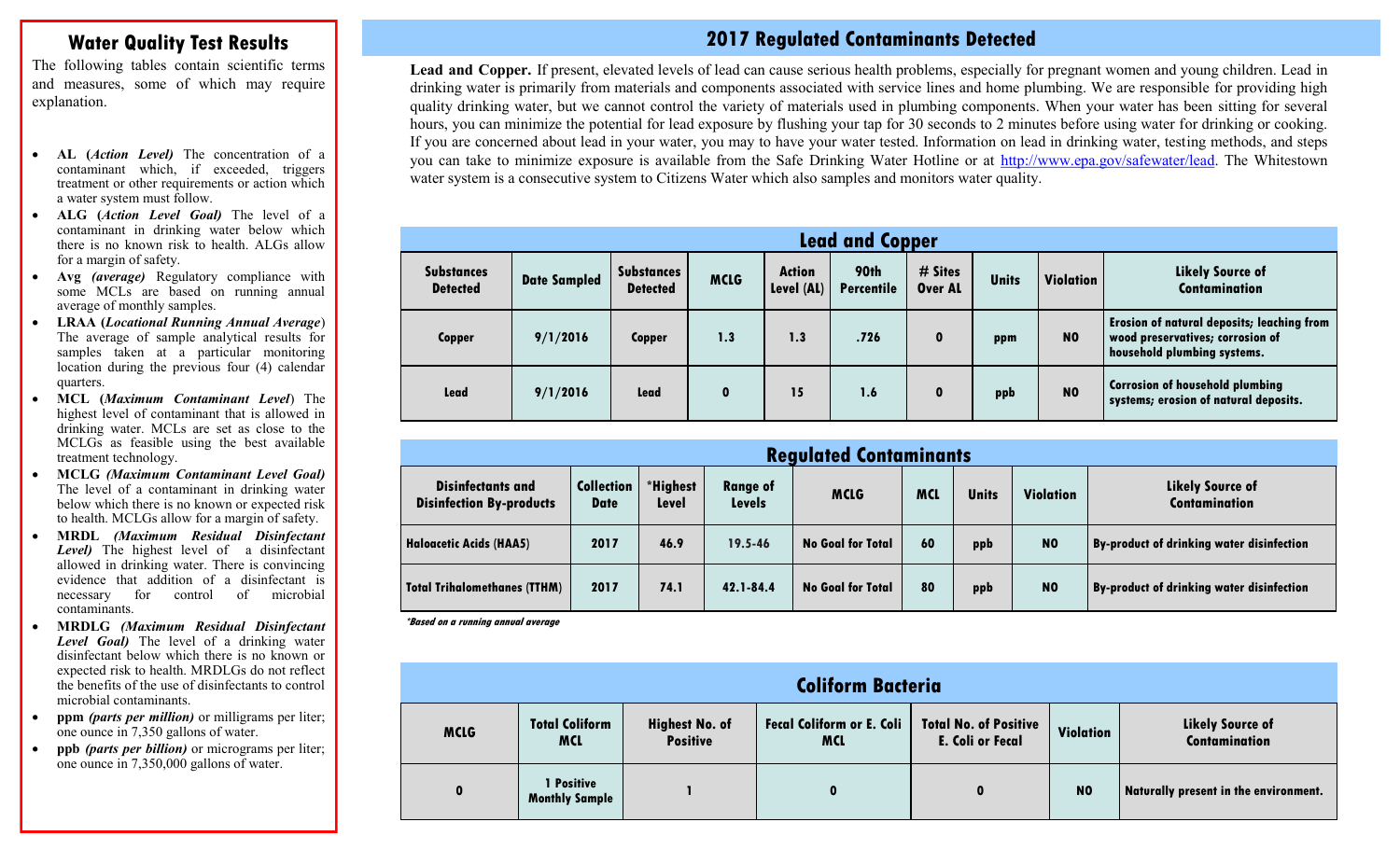#### **Citizens Energy Group--Indianapolis and Morgan County Consumer Confidence Report Data 2017**

| Contaminant                                                                      | <b>MCLG (Goal)</b>   | <b>MCL (Limit)</b>      | Average of All<br><b>Samples</b> | Maximum of<br><b>All Samples</b> | 2017 System Wide Range                                                                                         | <b>Compliance Achieved</b> | <b>Possible Source</b>                             |
|----------------------------------------------------------------------------------|----------------------|-------------------------|----------------------------------|----------------------------------|----------------------------------------------------------------------------------------------------------------|----------------------------|----------------------------------------------------|
| <b>Inorganics:</b>                                                               |                      |                         |                                  |                                  |                                                                                                                |                            |                                                    |
| Antimony (ppb)                                                                   | 6 ppb                | 6 ppb                   | <b>ND</b>                        | <b>ND</b>                        | <b>ND</b>                                                                                                      | <b>YES</b>                 | Natural deposits                                   |
| Arsenic (ppb)                                                                    | 0 ppb                | 10 ppb                  | <b>BDL</b>                       | $1.5$ ppb                        | ND - 1.5 ppb                                                                                                   | <b>YES</b>                 | Natural deposits                                   |
| Barium (ppm)                                                                     | 2 ppm                | 2 ppm                   | 0.15 ppm                         | 0.34 ppm                         | $0.031 - 0.34$ ppm                                                                                             | <b>YES</b>                 | Natural deposits                                   |
| Chromium (ppb)                                                                   | 100 ppb              | 100 ppb                 | <b>BDL</b>                       | 4.4 ppb                          | ND - 4.4 ppb                                                                                                   | <b>YES</b>                 | Natural deposits                                   |
| Fluoride (ppm)                                                                   | 4 ppm                | 4 ppm                   | 0.69 ppm                         | 1.3 ppm                          | 0.091 - 1.3 ppm                                                                                                | <b>YES</b>                 | Natural deposits & treatment<br>additive           |
| Nitrate (ppm)                                                                    | 10 ppm               | 10 ppm                  | 0.93 ppm                         | 4.5 ppm                          | ND - 4.5 ppm                                                                                                   | <b>YES</b>                 | Fertilizer, septic tank leachate                   |
| <b>Other Regulated Organics:</b>                                                 |                      |                         |                                  |                                  |                                                                                                                |                            |                                                    |
| 2,4-D (ppb)                                                                      | 70 ppb               | 70 ppb                  | <b>ND</b>                        | <b>ND</b>                        | <b>ND</b>                                                                                                      | <b>YES</b>                 | Herbicide runoff                                   |
| Atrazine (ppb)                                                                   | 3 ppb                | 3 ppb                   | 0.70 ppb                         | 2.4 ppb                          | $0.10 - 2.4$ ppb                                                                                               | <b>YES</b>                 | Herbicide runoff<br>Leaching from linings of water |
| Benzo[a]pyrene (ppb)                                                             | 0 ppb                | $0.20$ ppb              | <b>BDL</b>                       | $0.040$ ppb                      | ND - 0.040 ppb                                                                                                 | <b>YES</b>                 | storage tanks and distribution<br>lines            |
| Simazine (ppb)                                                                   | 4 ppb                | 4 ppb                   | 0.31 ppb                         | 0.84 ppb                         | ND - 0.84 ppb                                                                                                  | <b>YES</b>                 | Herbicide runoff                                   |
|                                                                                  |                      |                         |                                  |                                  |                                                                                                                |                            | Discharge from petroleum                           |
| Toluene (ppb)                                                                    | 1,000 ppb            | 1,000 ppb               | <b>ND</b>                        | <b>ND</b>                        | ND                                                                                                             | <b>YES</b>                 | refineries<br>Discharge from petroleum             |
| Total Xylenes (ppb)<br><b>Turbidity:</b>                                         | 10,000 ppb           | 10,000 ppb<br><b>TT</b> | <b>BDL</b>                       | 1.4 ppb                          | ND - 1.4 ppb                                                                                                   | <b>YES</b>                 | refineries                                         |
| Turbidity (NTU)                                                                  | N/A                  | 1 NTU                   | 0.12 NTU                         | 0.23 NTU                         | $0.065 - 0.23$ NTU                                                                                             | <b>YES</b>                 | Soil runoff                                        |
| Turbidity (% below TT)                                                           | N/A                  | 95% < 0.3 NTU           | N/A                              | N/A                              | 100%                                                                                                           | <b>YES</b>                 | Soil runoff                                        |
|                                                                                  |                      |                         |                                  |                                  | Secondary standards are non-enforceable guidelines regulating contamiN/Ants that may cause cosmetic ***        |                            |                                                    |
| <b>Secondary Drinking Water Standards:</b>                                       | <b>MCLG (Goal)</b>   | <b>SMCL</b>             |                                  |                                  | effects (such as skin or tooth discoloration) or aesthetic effects (such as taste, odor, or color) in drinking | water                      |                                                    |
| Aluminum (ppb)                                                                   | N/A                  | 200 ppb                 | 30 ppb                           | 260 ppb                          | ND - 260 ppb                                                                                                   | N/A                        | Natural deposits; water<br>treatment additive      |
| Chloride (ppm)                                                                   | N/A                  | 250 ppm                 | 62 ppm                           | 141 ppm                          | 21 - 141 ppm                                                                                                   | N/A                        | Natural deposits; water<br>treatment additive      |
| Hardness (ppm)                                                                   | N/A                  | N/A                     | 303 ppm                          | 430 ppm                          | 108 - 430 ppm                                                                                                  | N/A                        | Erosion of natural deposits;<br>leaching           |
| Iron (ppm)                                                                       | N/A                  | $0.3$ ppm               | 0.021 ppm                        | 0.76 ppm                         | ND - 0.76 ppm                                                                                                  | N/A                        | Erosion of natural deposits;<br>leaching           |
| Manganese (ppm)                                                                  | N/A                  | $0.05$ ppm              | <b>BDL</b>                       | 0.070 ppm                        | ND - 0.070 ppm                                                                                                 | N/A                        | Erosion of natural deposits;<br>leaching           |
| Metolachlor (ppb)                                                                | N/A                  | N/A                     | <b>BDL</b>                       | $0.10$ ppb                       | ND - 0.10 ppb                                                                                                  | N/A                        | Herbicide runoff                                   |
|                                                                                  | 100 ppb              | N/A                     | <b>ND</b>                        | <b>ND</b>                        | <b>ND</b>                                                                                                      | N/A                        | Erosion of natural deposits;<br>leaching           |
| Nickel (ppb)<br>pH (Standard Units)                                              | N/A                  | $6.5 - 8.5$             | 7.69                             | 8.41                             | $7.06 - 8.41$                                                                                                  | N/A                        |                                                    |
|                                                                                  |                      |                         |                                  |                                  |                                                                                                                |                            | Erosion of natural deposits;                       |
| Sodium (ppm)                                                                     | N/A                  | N/A                     | 34 ppm                           | 111 ppm                          | 8.0 - 111 ppm                                                                                                  | N/A                        | leaching<br>Erosion of natural deposits;           |
| Sulfate (ppm)                                                                    | N/A                  | 250 ppm                 | 48 ppm                           | 172 ppm                          | 13 - 172 ppm                                                                                                   | N/A                        | leaching                                           |
| Zinc (ppb)<br><b>Untreated Source Water:</b>                                     | N/A                  | 5000 ppb                | 0.70 ppb                         | 7.4 ppb                          | ND - 7.4 ppb                                                                                                   | N/A                        | Natural deposits                                   |
| Cryptosporidium (org/10L)                                                        | N/A                  | N/A                     | 1                                | 1                                | ND - 1 oocyst / 10 L                                                                                           | N/A                        |                                                    |
| Giardia (org/10L)                                                                | N/A                  | N/A                     | $\overline{2}$                   | 9                                | ND - 9 cysts / 10 L                                                                                            | N/A                        |                                                    |
| TOC (Untreated Water, ppm)                                                       | N/A                  | N/A                     | 3.7 ppm                          | 7.0 ppm                          | $2.1 - 7.0$ ppm                                                                                                | N/A                        | Naturally present in the<br>environment            |
| <b>Indianapolis</b>                                                              |                      |                         |                                  |                                  |                                                                                                                |                            |                                                    |
| <b>Disinfectant Residual:</b>                                                    | <b>MRDLG</b>         | <b>MRDL</b>             |                                  |                                  |                                                                                                                |                            | Water additive used to control                     |
| Chlorine (as Cl2)                                                                | 4 ppm<br><b>MCLG</b> | 4 ppm                   | $1.6$ ppm                        | 2.7 ppm                          | $0.060 - 2.7$ ppm                                                                                              | <b>YES</b>                 | microbes.                                          |
| <b>Copper and Lead (Indianapolis)</b>                                            |                      | <b>AL</b>               |                                  |                                  | 0.32 ppm is the 90th Percentile<br>$(0 \text{ of } 58 > AL)$                                                   |                            | Corrosion of customer plumbing                     |
| Copper (ppm) [2017 Data]                                                         | 1.3 ppm              | 1.3 ppm                 | 0.10 ppm                         | 1.0 ppm                          | 9.2 ppb is the 90th Percentile (1                                                                              | <b>YES</b>                 |                                                    |
| Lead (ppb) [2017 Data]<br><b>Organic Disinfection By-products (Indianapolis)</b> | 0 ppb                | 15 ppb                  | 3.6 ppb                          | 20 ppb                           | of $58 > AL$ )                                                                                                 | <b>YES</b>                 | Corrosion of customer plumbing                     |
| <b>Total Trihalomethanes (TTHMs)</b>                                             | N/A                  | 80 ppb                  | 61 ppb                           | 86 ppb                           | 61 ppb is the Highest<br>LocatioN/Al Running Annual<br>Average (13 - 86)                                       | <b>YES</b>                 | By-product of chlorination<br>treatment            |
|                                                                                  |                      |                         |                                  |                                  | 39 ppb is the Highest<br>LocatioN/Al Running Annual                                                            |                            | By-product of chlorination                         |
| Haloacetic acids (HAA5)<br><b>Microorganisms (Indianapolis)</b>                  | N/A                  | 60 ppb                  | 39 ppb                           | 50 ppb                           | Average (7.5 - 50)                                                                                             | YES                        | treatment                                          |
| E coli                                                                           | 0                    | $\mathbf{1}$            | $\mathbf{1}$                     | 1 Sample                         | ND - 1                                                                                                         | <b>YES</b>                 | Human and animal fecal waste                       |
| <b>Total Coliforms</b>                                                           | N/A                  | 5.0%                    | 0.001%                           | 0.006%                           | 0% - 0.006%                                                                                                    | <b>YES</b>                 | Naturally present in the<br>environment            |
| Cryptosporidium (org/10L)                                                        | 0 org/10L            | TΤ                      | N/A                              | N/A                              | No Organisms Found                                                                                             | <b>YES</b>                 | Removed during treatment                           |
| Giardia (org/10L)                                                                | 0 org/10L            | TT                      | N/A                              | N/A                              | No Organisms Found                                                                                             | <b>YES</b>                 | Removed during treatment                           |
| Radionuclides (Indianapolis): [2016 Data]<br>Combined Radium (-226 & -228)       | $\mathsf 0$          | 5 pCi/L                 | N/A                              | N/A                              | 0 - 1.7 pCi/L                                                                                                  | <b>YES</b>                 | Erosion of natural deposits                        |
| Combined Uranium                                                                 | $\mathbf 0$          | 30 ppb                  | N/A                              | N/A                              | $0.13 - 0.93$ ppb                                                                                              | <b>YES</b>                 | Erosion of natural deposits                        |
| Gross Alpha, Excl. Radon & Uranium                                               | $\mathsf 0$          | 15 pCi/L                | N/A                              | N/A                              | 2.1 - 8.8 pCi/L                                                                                                | YES                        | Erosion of natural deposits                        |
| <b>Morgan County</b>                                                             |                      |                         |                                  |                                  |                                                                                                                |                            |                                                    |
| <b>Disinfectant Residual:</b>                                                    | <b>MRDLG</b>         | <b>MRDL</b>             |                                  |                                  |                                                                                                                |                            | Water additive used to control                     |
| Chlorine (as Cl2)<br><b>Copper and Lead (Morgan County)</b>                      | 4 ppm<br><b>MCLG</b> | 4 ppm<br><b>AL</b>      | 1.0 ppm                          | 1.6 ppm                          | $0.52 - 1.6$ ppm                                                                                               | <b>YES</b>                 | microbes.                                          |